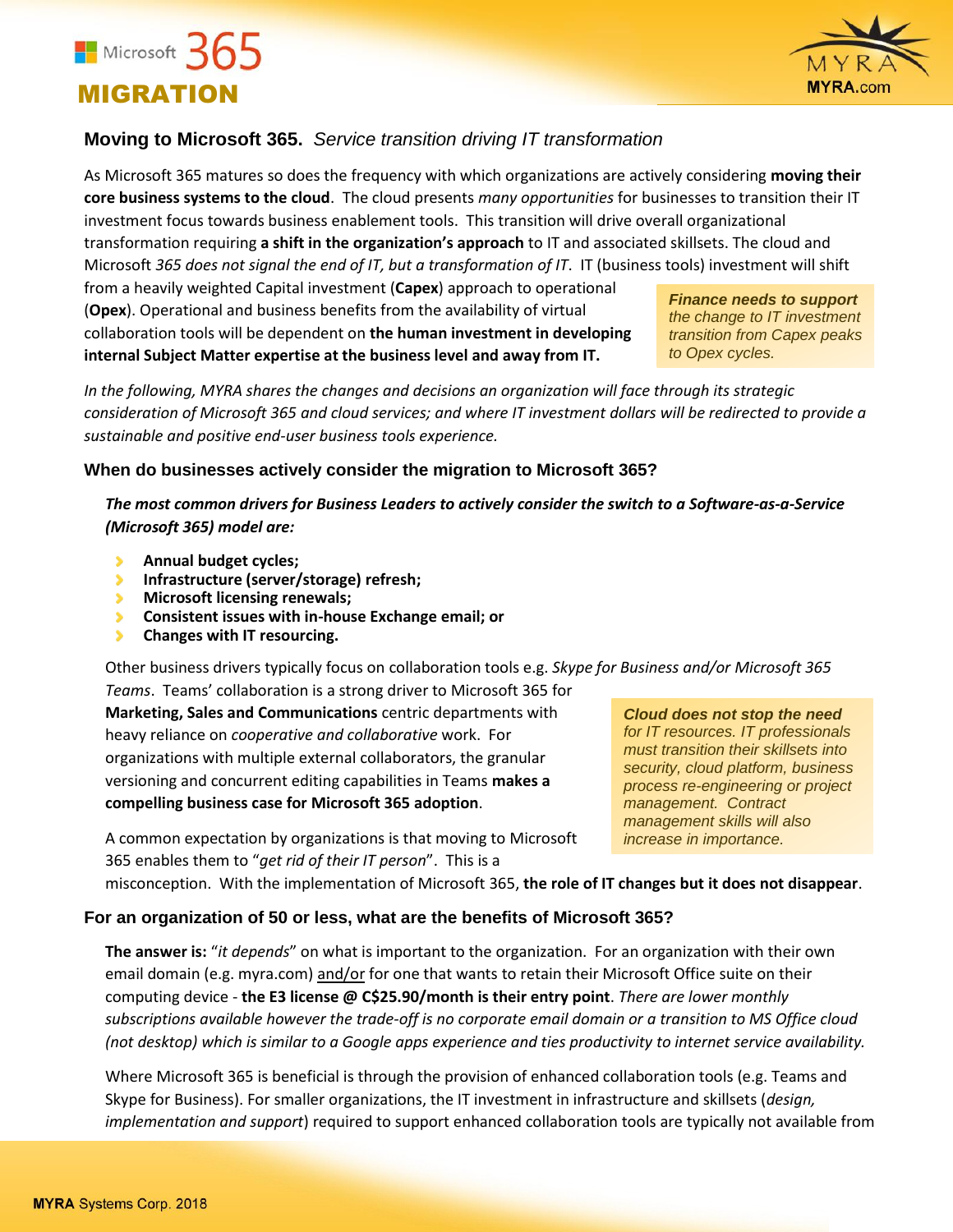

their in-house IT resource. For organizations with contracted IT, *while the skillset may be available from their contracted IT services provider*, the budget is not.

**A direct comparison of Total Cost of Ownership between on premise infrastructure and Microsoft 365 is unique to each organization.** There are numerous variables that contribute to both types of costs that include the type of IT support (*internal vs external*); Microsoft 365 implementation approach and network/bandwidth investments to support a sustainable, positive end-user Microsoft 365 experience. In MYRA's experience, it is anywhere from the 4-7 year mark that Microsoft 365 becomes the more costly approach and takes into account standard industry infrastructure and licensing refreshes.

The outcome of this is that Microsoft 365 over the long term *will not save an organization money.* **Where Microsoft 365 is beneficial to an organization is in providing a collaborative, virtual workspace.** The overall

organizational value from virtual collaboration will be measured in the human and governance investment an organization makes in developing standards and processes; and in understanding (*and adopting*) new and enhanced functionalities as Microsoft makes them available. *Organization's that embrace change in their culture can expect to receive value for subscription dollar.*

*Microsoft 365 adoption is not about IT costing less, it's about business enablement through collaborative business tools.*

#### **For Medium and enterprise sized organizations, how will their experience differ?**

For these organizations **the focus goes beyond Microsoft 365** to broader platform-as-a-service and/or infrastructure-as-a-service. There will still be a transition to the 365 service which will be triggered through license renewals or the inevitability that Microsoft will end-of-life the traditional licensing/software download model.

The most immediate benefit for medium and enterprise organizations from Microsoft 365 is **versioning standardization which does not require on premise IT intervention**. Many medium and enterprise organizations struggle with consistent version standardization *due to competing priorities and limited human and financial resources to sustain*.

Many medium and enterprise level organizations have integrated cloud services into their offerings through marketing and sales tools such as Salesforce and Hoot Suite and creative tools such as Adobe creativity tools (e.g. Illustrator). The ability to subscribe to these services rather than implement in the traditional on premise model enabled businesses to **quickly on-board and quickly gain business benefit** without protracted discussions, testing and implementation. Cloud services enables these businesses to quickly on-board and leverage business enablement tools and **reduce traditional 90+ day turnarounds to weeks or even days** *which can and often is critical to business success*.

Large ERP systems such as SAP, JD Edwards and Peoplesoft all *have fairly mature cloud offerings*. The decision by organizations to transition away from on premise to a cloud subscription will be triggered *by organizations* 

*facing significant infrastructure upgrade investment and/or additional software investment to expand their ERP service platform*. These organizations **will be influenced by version and toolset upgrades without IT intervention and licensing flexibility**. Furthermore, AI is already integrated into large ERP systems (e.g. SAP) to simplify workflows and conduct more

*Medium and enterprise organizations cloud benefits include access to business analytics tools and artificial intelligence (AI) to simplify work flow and more accurate forecasting.*

exacting forecasts. Enterprise on-line customer service and support systems have AI integrated into their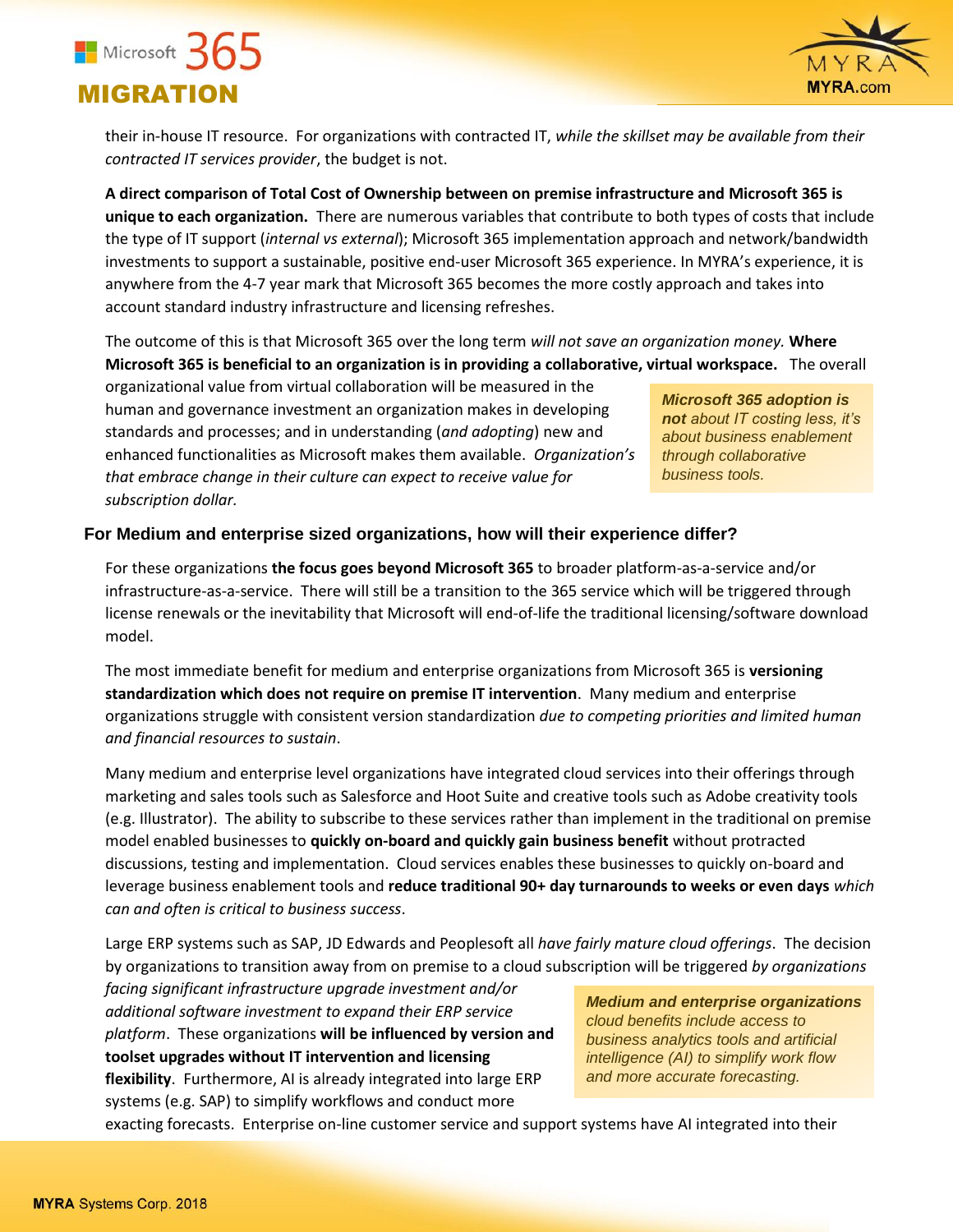

online customer service "chats" (chatbots). Medium and enterprise customers will look to leverage these systems to **keep competitive and meet changing customer expectations**. Google has recently announced the integration of AI into their Google docs (spelling and grammar) and it is expected this "consumer capability" will increase mainstream expectations of similar functionalities at the enterprise level.

Medium and enterprise level organization adoption of Infrastructure-as-a-Service (IaaS) will depend on their IT leadership, corporate culture, business vertical and global presence. Telecom, banking and insurance verticals are the leaders with healthcare (*outside of Canada*) in the mix. Businesses that are development (App Dev and Dev Ops) centric are more likely to be early adopters of IaaS as they are able to quickly spin up multiple deployments in an on-demand, pay as you go model.

Hybrid cloud deployments will continue to gain ground as the preferred cloud deployment model with data

remaining on premises and under custody and control of organizations. Like their smaller sized counterparts**, organizations will need to formalize their records and document management policies and processes and invest in growing their Subject Matter Expertise**.

*Hybrid cloud implementations will gain traction as the preferred approach to enable data custody and control.*

For IT professionals in medium and enterprise organizations, career focus should transition towards security skillsets, business process engineering (*especially Lean*), project management and cloud platforms (e.g. AWS and Azure) in order to remain relevant and have sustainable IT careers.

#### **Financial impact from a switch to a subscription based model**

The move to a subscription-based model from the traditional capital investment every 3-5 years can present a significant cultural shift for organizations, especially those with tight caps on operational cost increases. A subscription or "*pay per user*" model may not work for organizations that have a strong capital investment culture with strict controls on operational spending changes. This is an important discussion to have early with your organization's financial leadership to understand any concerns they may have and how moving to a subscription-based (Opex) model may require more than one fiscal cycle to complete.

#### **Steps to a Successful Microsoft 365 Experience**

There are **several key requirements** to a sustainable, positive end-user experience with Microsoft 365 which may require an up-front investment to achieve positive end-user outcomes. The following are some of the key contributors to an overall positive and sustainable end-user experience.

**Network:** *Speed and consistency are key to a positive end-user experience.* Changes to network configuration will be expected. Traditional configurations have been inward-facing for controls and traffic segregation. **Moving to Microsoft 365 requires a transition to outward facing focus and trusting the veracity of Microsoft 365 built-in security to lessen latency.** A wise practice for an organization's IT will be regular network performance monitoring and establishing performance benchmarks. Through regular (e.g. monthly) performance benchmarking IT can be proactive and identify network performance degradation before it decrements overall end-user experience.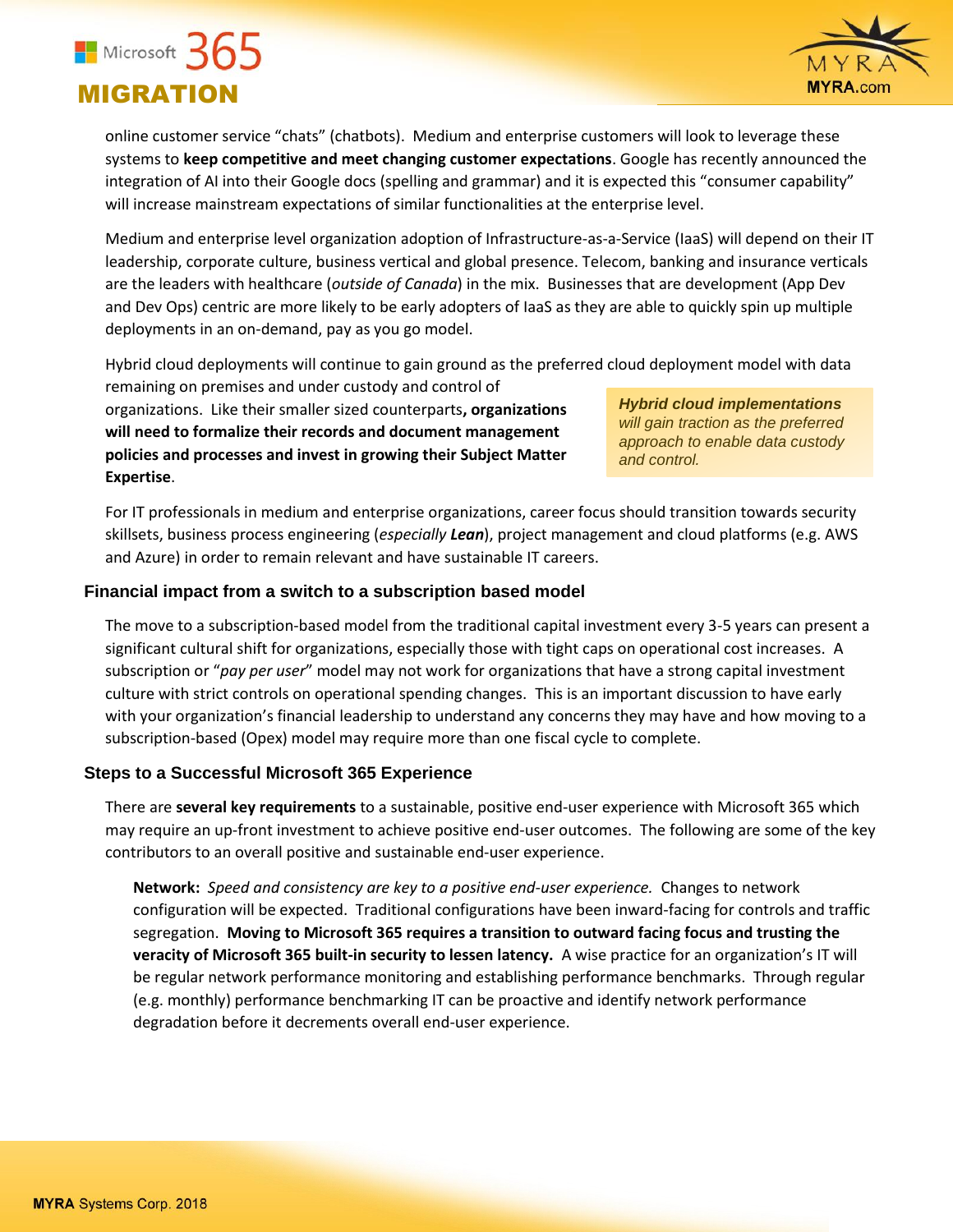With the heavy reliance of overall end-user experience, *a thorough health check of your network from end to end is a prudent approach*. Internal cabling has a 12-15 year life span and can contribute to overall performance issues. A cabling refresh may not be possible but identifying the source and identifying the risk and impact to overall user experience demonstrates the on-going value of IT professionals. Identifying up front Capex investment (**hardware upgrades**) and/or additional Opex investment (**upgraded ISP** 

**bandwidth**) that all impact Total Cost of Ownership is important. Clear investment expectation setting with Financial and other leadership is important, especially if there are deferred investment decisions that have the strong likelihood of impacting the end-user experience.

**Information Management:** Collaboration tools (e.g. Teams) in Microsoft 365 is a strong business driver to transitioning to

*MYRA's Cloud Maturity Roadmap supports organizations through the transition lifecycle in order to achieve expected outcomes and enable a positive end-user experience.*

Microsoft 365. Granular versioning and concurrent editing across multiple contributors and/or from different organizations (domains) make **a compelling business case for Microsoft 365 adoption**. A wise approach to achieving benefits from the collaboration tools within Microsoft 365 includes identifying and implementing policies around information management (e.g. security, sharing) and records management lifecycle. *This is not a lengthy or complicated process but does require the identification of what the organization's expectations and tolerance is for establishing wise information handling practices.*

#### **Does cloud signal the demise of the Server Room?**

Cloud and Microsoft 365 does **not** present an either-or decision. For Canadian and more specifically BC public entities, cloud data storage is still not fully PIPPA compliant. Furthermore, **cloud storage is costly and requires organizations to build strong Records Management and data lifecycle competencies**. This competency is required to contain data bloat through active implementation of assigning retention policies to achieve compliance; cycling data at the archive stage to cheaper storage solutions; and having a welldocumented and executed document destruction process. Inclusion of a Records Management competency within your organization will require a skills and therefore, a financial investment.

In MYRA's discussion with many of our customers, **data sovereignty is key** and focuses on the ability to repatriate data from the cloud. This is a risk most are not prepared to take which drives the continuation of on premise data storage. *Most, if not all MYRA customers are expected to implement a hybrid approach with data on premises and cloud-based business tools.*

#### **Disaster Recovery and Business Continuity from Microsoft 365**

As the Microsoft 365 business tools are a Software-as-a-Service (cloud) offering, **as long as you have an internet connection, you will have Microsoft 365 business continuity.** This does not cover "disaster recovery" which covers the scope of corrupted data, scorched earth and/or human error. There is no native backup for 365 email boxes. Email can be "archived" with retention policies set, however these do not withstand human error, data corruption or scorched earth; and retention policy capability varies across the types of cloud email options, *whether 365 or Exchange On-line*. With the strong market presence of numerous third-party email options providing the traditional level of backup and recovery granularity available with existing on premise Exchange mail installations, the wise practice is to look to a third party backup solution and include this cost in your Total Cost of Ownership calculation for 365.